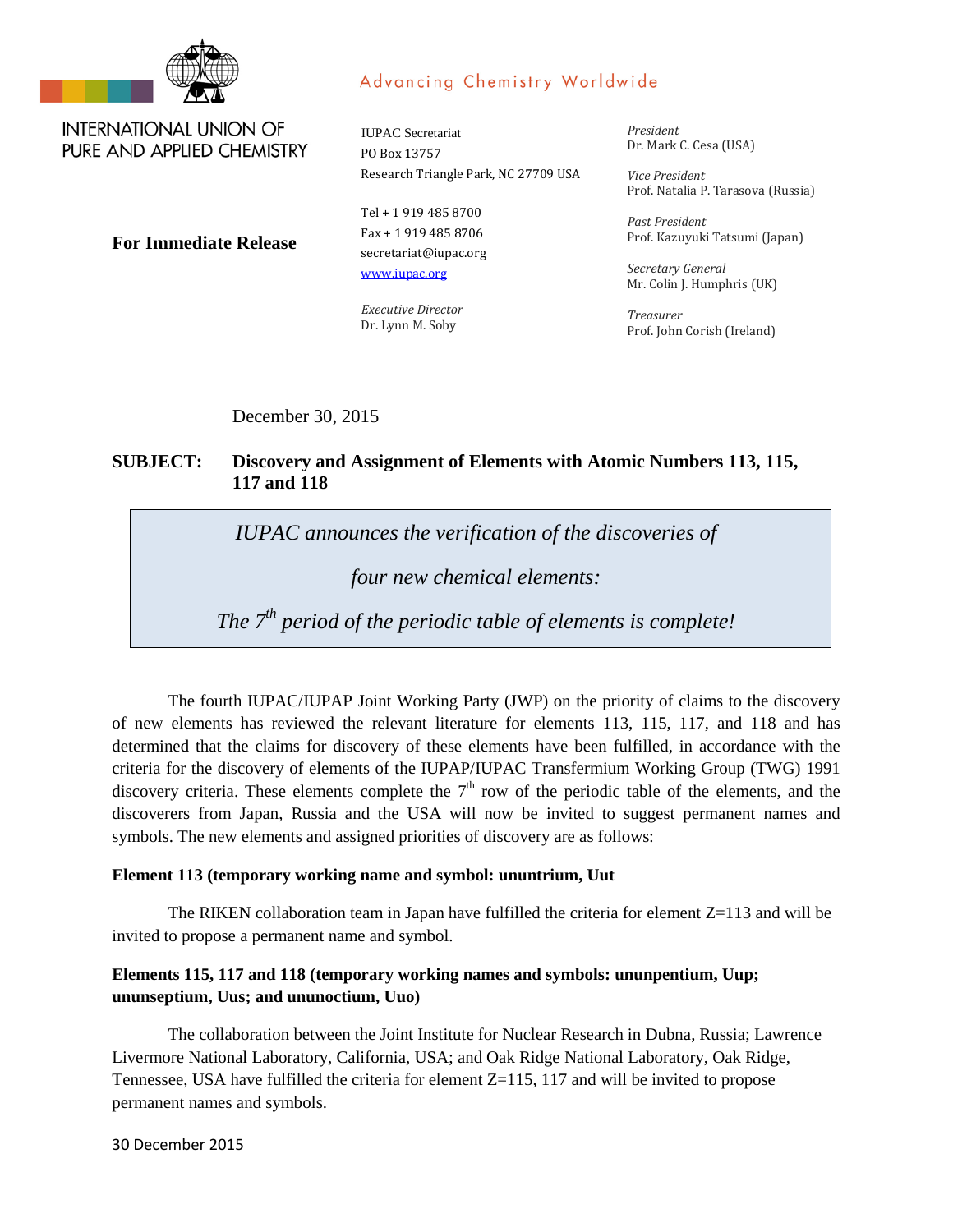The collaboration between the Joint Institute for Nuclear Research in Dubna, Russia; Lawrence Livermore National Laboratory, California, USA have fulfilled the criteria for element Z=118 and will be invited to propose a permanent name and symbol.

The priorities for four new chemical elements are being introduced simultaneously, after the careful verification of the discoveries and priorities. The decisions are detailed in two reports by the Joint Working Party (JWP), which includes experts drawn from IUPAC and IUPAP (the International Union of Pure and Applied Physics). These reports will be published in an early 2016 issue of the IUPAC journal *Pure and Applied Chemistry (PAC)*.

The JWP has reviewed the relevant literature pertaining to several claims of these new elements. The JWP has determined that the RIKEN collaboration have fulfilled the criteria for the discovery of element 113. Several studies published from 2004 to 2012 have been construed as sufficient to ratify the discovery and priority.

In the same PAC report, the JWP also concluded that the collaborative work between scientists from the Joint Institute for Nuclear Research in Dubna, Russia; from Lawrence Livermore National Laboratory, California, USA; and from Oak Ridge National Laboratory, Oak Ridge, Tennessee, USA (the Dubna-Livermore-Oak Ridge collaborations), starting in 2010, and subsequently confirmed in 2012 and 2013, have met the criteria for discovery of the elements with atomic numbers  $Z = 115$  and  $Z = 117$ . Finally, in a separate PAC article the Dubna–Livermore collaboration started in 2006 is reported as having satisfied the criteria for discovery of element 118.

*"The chemistry community is eager to see its most cherished table finally being completed down to the seventh row. IUPAC has now initiated the process of formalizing names and symbols for these elements temporarily named as ununtrium, (Uut or element 113), ununpentium (Uup, element 115), ununseptium (Uus, element 117), and ununoctium (Uuo, element 118)"* said Professor Jan Reedijk, President of the Inorganic Chemistry Division of IUPAC.

The proposed names and symbols will be checked by the Inorganic Chemistry Division of IUPAC for consistency, translatability into other languages, possible prior historic use for other cases, etc. New elements can be named after a mythological concept, a mineral, a place or country, a property or a scientist (see: W.H. Koppenol, PAC, **74** (2002) 787-791)*.* After Divisional acceptance, the names and two-letter symbols will be presented for public review for 5 months, before the highest body of IUPAC, the Council, will make a final decision on the names of these new chemical elements and their two-letter symbols and their introduction into the Periodic Table of the Elements.

*"As the global organization that provides objective scientific expertise and develops the essential tools for the application and communication of chemical knowledge for the benefit of humankind, the International Union of Pure and Applied Chemistry is pleased and honored to make this announcement concerning elements 113, 115, 117, and 118 and the completion of the seventh row of the periodic table of the elements," said IUPAC* President Dr. Mark C. Cesa, adding that, *"We are excited about these new elements, and we thank the dedicated scientists who discovered them for their painstaking work, as well the members of the IUPAC/IUPAP Joint Working Party for completing their essential and critically important task."*